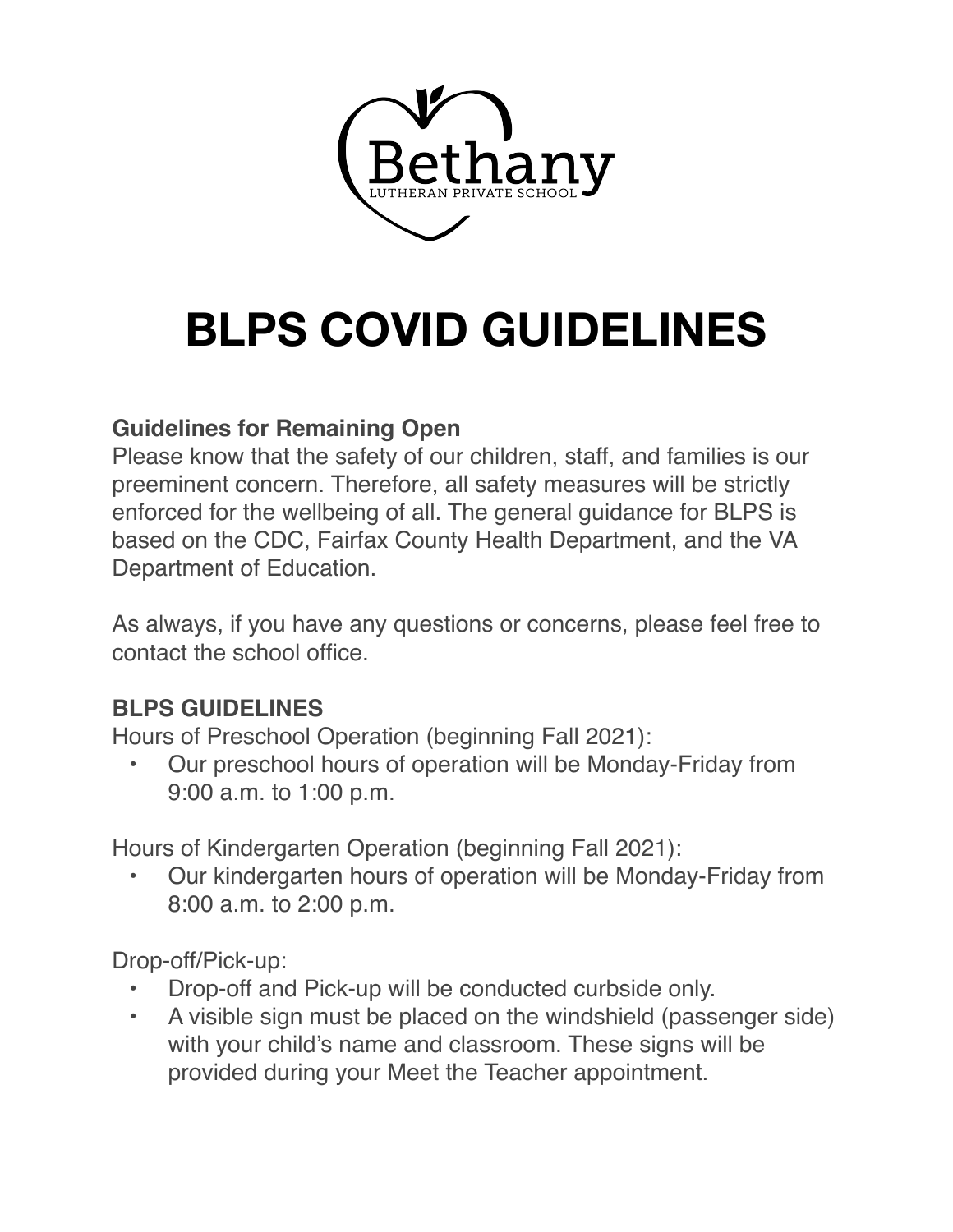- All parents are required to submit a daily digital wellness form prior to drop-off via the Brightwheel app. The wellness form must be submitted by drop-off, or your child will not be permitted into the building.
- All students will have their temperature checked before exiting the vehicle. Children with a temperature reading of 100 degrees or more will not be allowed in school that day (see below for further details on fevers).
- Teachers will escort your child to their assigned classroom. Classes will stay separated throughout the day, with the exception of outdoor play time.
- Children and staff must wash/sanitize their hands upon arrival.
- Pick-up will work the same as Drop-off. Your child and their belongings will be brought to you curbside. Preschool Pick-up will begin at 12:50 p.m. Kindergarten Pick-up will begin at 1:50 p.m.
- In order to promote stable groups and social distancing, additional children, family, friends, etc. will not be allowed in the preschool building, other than for their scheduled Meet the Teacher and Parent/Teacher Conference appointments.
- ALL individuals who enter the building must sign in and have their temperature taken. This is to help assist with contact tracing if there is a confirmed case of COVID-19 at our center.
- Early pick-ups will be done curbside. Should you need to pick up your child early, please call the school office from the curb (703-765-8687) and a staff member will bring your child to you.

Social Distancing:

- Teachers will implement small group activities and encourage individual play/activities.
- All supplies will be sanitized daily.
- Each classroom will operate in a set pod. Pods are comprised of 2 classrooms. The playground will be limited to no more than one pod at a time.
- Chapel time will be scheduled weekly with each classroom pod.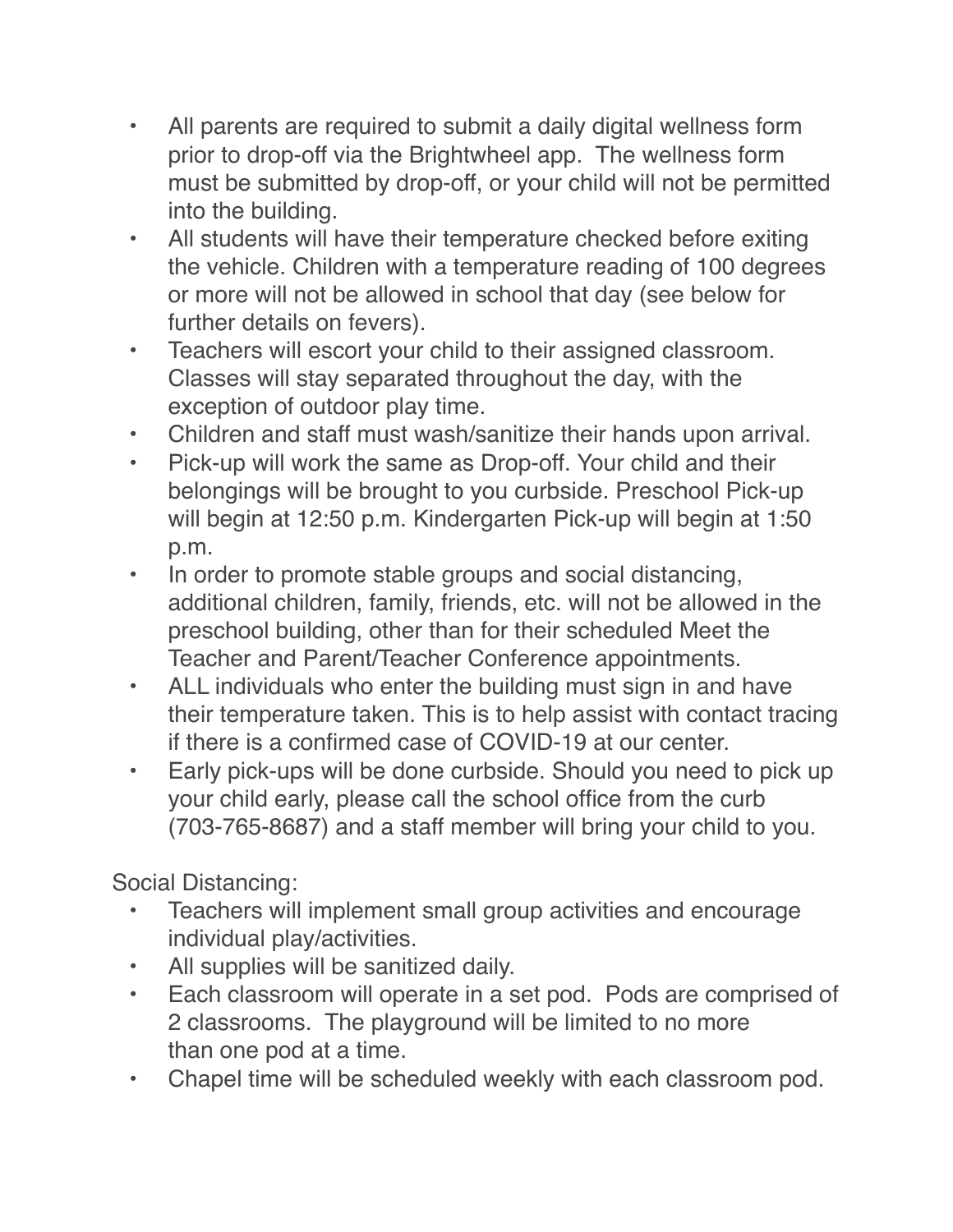- Children will remain with their "class pods" throughout the day to reduce possible exposure.
- The same teachers will be with each class throughout the day to reduce possible exposure.

Meal-Time:

- **Classroom lunch pods are suspended at this time. Classes will remain separate for lunch and may eat in their classroom, cafeteria or outdoor picnic area.**
- Snack time will take place in the classroom.

Cleaning and Sanitization Procedures:

- Hand sanitizer is available in all classrooms.
- The school will be professionally cleaned and sanitized daily.
- Increased hand washing and sanitization for children will be required.

Water Bottles:

- In order to reduce exposure, communal water fountains will no longer be used.
- Each child will be required to bring a water bottle, labeled with their name. Their water bottle will be available for them to use throughout the day. Water bottles are stored in individual compartments. All bottles must be taken home, washed, and returned daily.

Face Coverings:

- All children ages 2 and over are required to wear a face mask at all times, including recess. Mask will be removed during snack and lunch times only.
- Please make sure your child has their masks on properly (covering their mouth and their nose) at drop-off.
- BLPS Staff are also required to wear a face mask at all times.
- All fabric masks must be taken home and washed daily.
- Please send your child to school with (2) additional masks in their backpack.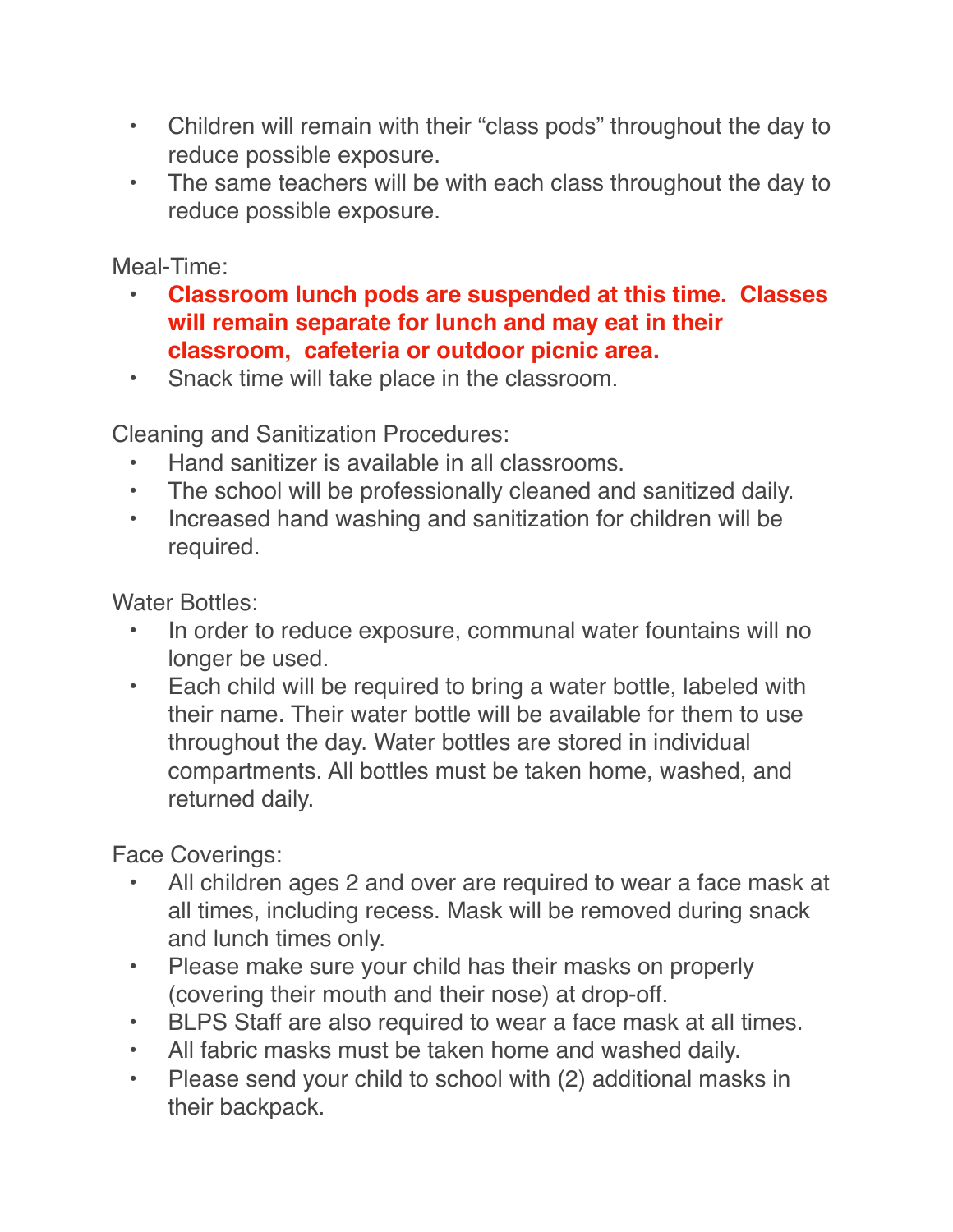Illnesses:

- Children must be symptom-free prior to entering the school. Symptoms include, but are not limited to: shortness of breath, coughing, fatigue, muscle pain, sore throat, rash of unknown origin, nausea, vomiting, diarrhea, lethargy, watering eyes, fever of 100 degrees or higher, runny nose, and chills.
- Should your child exhibit any of the above symptoms, they must stay out of school for at least 24 hours and may be required to have a signed "Safe To Return" waiver before returning to school.
- In case of a fever, your child must stay out of school for 24 hours, without fever reducing medication. Your child MUST be cleared by a doctor in order to return. **All fevers need to be reported to the school office immediately.**
- Children who develop the above listed symptoms while at school must be picked up within one hour and be cleared with a doctor's permission to return to school.

**Travel** 

• Students traveling internationally are REQUIRED to quarantine for 7 days upon return and have a negative COVID PCR test to return to school. COVID PCR tests can not be taken before day 7 of quarantine. BLPS requires a copy of the negative test result to return to school.

# POSITIVE CASE PROTOCOLS

All positive cases (or COVID-19 like symptoms) should be reported to the office immediately.

The CRO (Covid Response Officer) is required to report all positive cases to the FCHD (Fairfax County Health Department), who will then conduct an investigation. The FCHD will contact trace and provide additional information to those who are considered "at risk".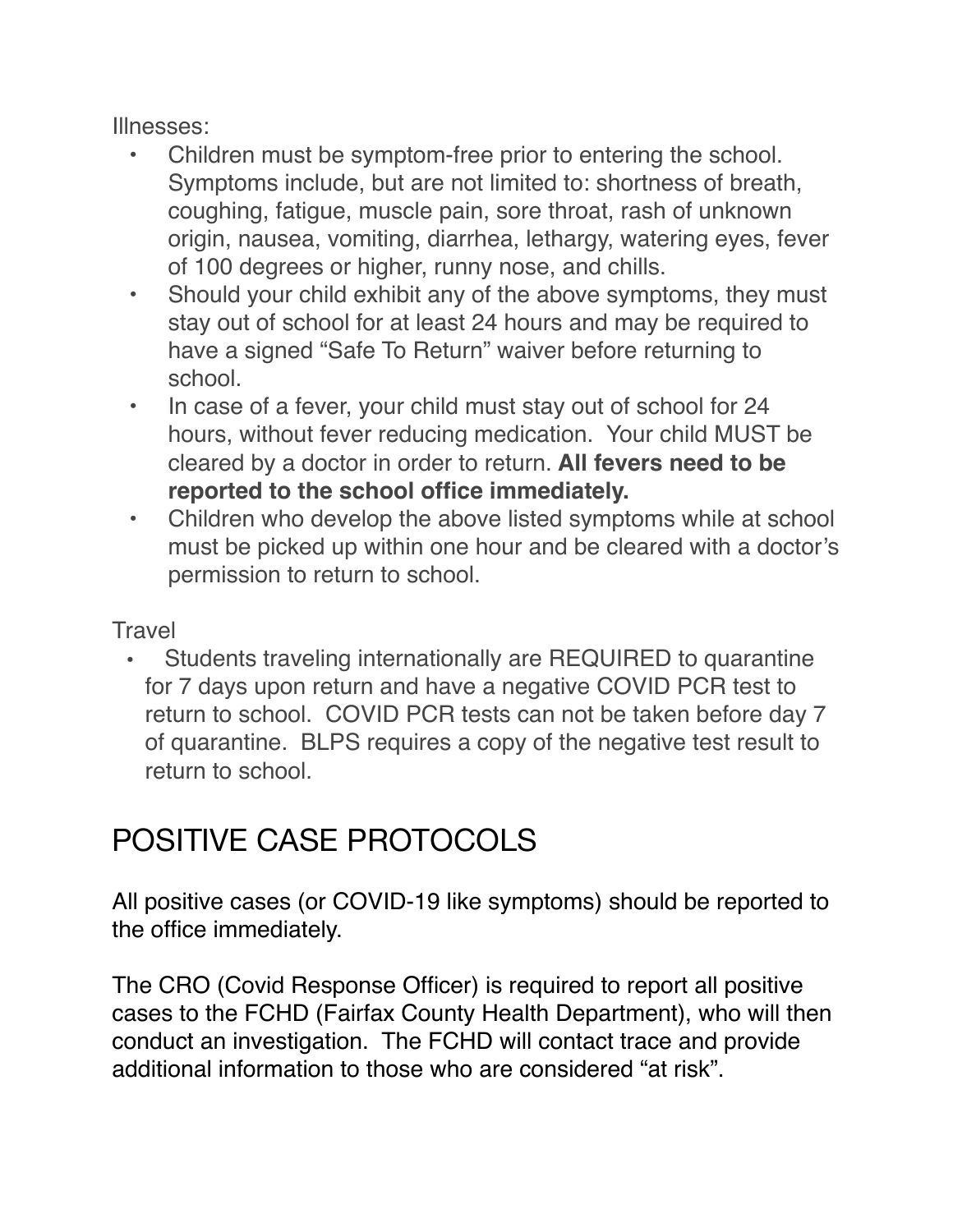### POSITIVE CASE WITHIN CLASSROOM

In the event that a classroom member tests positive for COVID, the classroom in question **may be** required to quarantine for **5-10 days**  (quarantine dates/times and stipulations are determined by the Health Department). These students are considered a "close contact" and a negative PCR test, or doctor's clearance, may be required to return to class.

# POSITIVE CASES AND THIER SIBLINGS

Students who test positive for COVID-19 are required to quarantine for **10 days,** regardless of vaccination status. Siblings of positive cases should follow the guidelines below (please s*ee Positive Case or Close Contact Within Your Immediate Household for further information*). **ALL POSITIVE CASE students are required to have a negative PCR COVID test in order to return to class. A doctor's not may be accepted, in lieu of a negative test, on a case by case basis.**

#### POSITIVE CASE OR CLOSE CONTACT WITHIN YOUR IMMEDIATE HOUSEHOLD

If you have a close contact within your immediate household protocols are as follows:

Unvaccinated students in mask mandatory classrooms- should immediately quarantine for **10 DAYS**. After 10 days, a student must be symptom free, be able to properly wear a mask, and have a negative PCR COVID test (or doctor's clearance) in order to return to class.

Unvaccinated students in Kindergarten classrooms- *should immediately quarantine and get a COVID PCR test on day 5 of quarantine.* 

### **-If COVID PCR test is negative:**

**\***student can return to school immediately and continue to monitor their symptoms.

\*Student must be symptom free, and able to properly wear a mask, in order to return to class.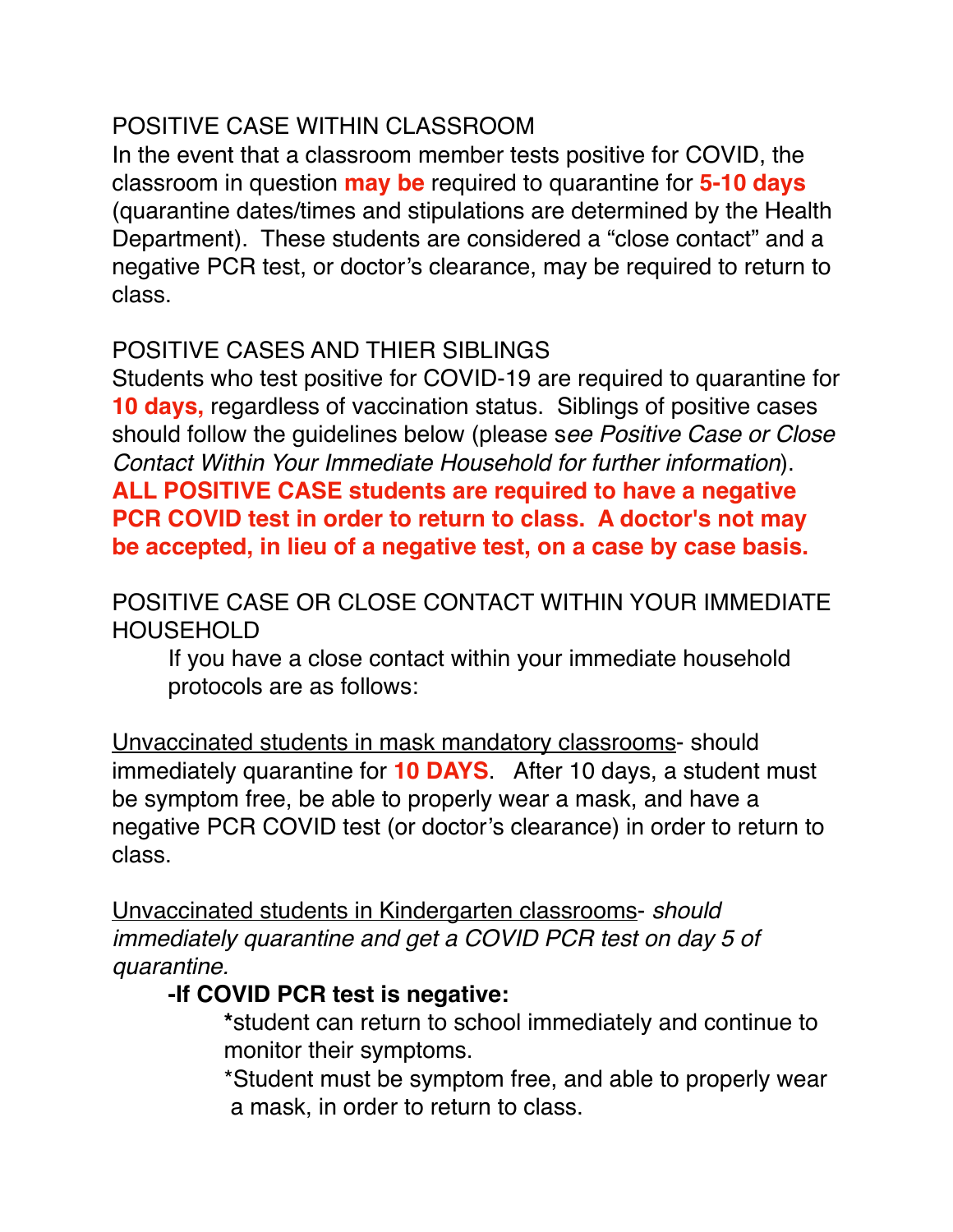-**If a students PCR test is positive** or exhibiting symptoms:

\*Student must continue to quarantine for 5 more days. \*After 10 days a student may return to class with a negative COVID PCR test. *A doctor's note may be accepted, in lieu of a negative test, on a case by case basis*.

\*Student must be able to properly wear a mask in order to return to class.

Unvaccinated students in unmasked classrooms- must quarantine for 10 days, be symptom free, and have a negative PCR COVID test or doctor's clearance in order to return to class.

#### Staff and vaccinated students

Individuals who are considered a "close contact", and are vaccinated, are able to continue coming to school as long as the following apply:

- -You are fever free and have not taken fever reducing medication.
- -You have not been experiencing any COVID-like symptoms.
- -You are able to wear your mask at all times while on school grounds.

If a vaccinated individual begins to exhibit symptoms they will be required to quarantine for 5-10 days. BLPS quarantine times and guidelines are determined by the FCHD.

Vaccinated individuals who have to quarantine may be required to have a negative PCR COVID test or doctor's clearance in order to return. The office will notify you of the necessary documentation.

# CLASSROOM SHUT-DOWNS

A classroom may be required to close/quarantine due to a COVID outbreak. Classroom closures are determined by the FCHD and CRO. In this case, the following guidelines will apply: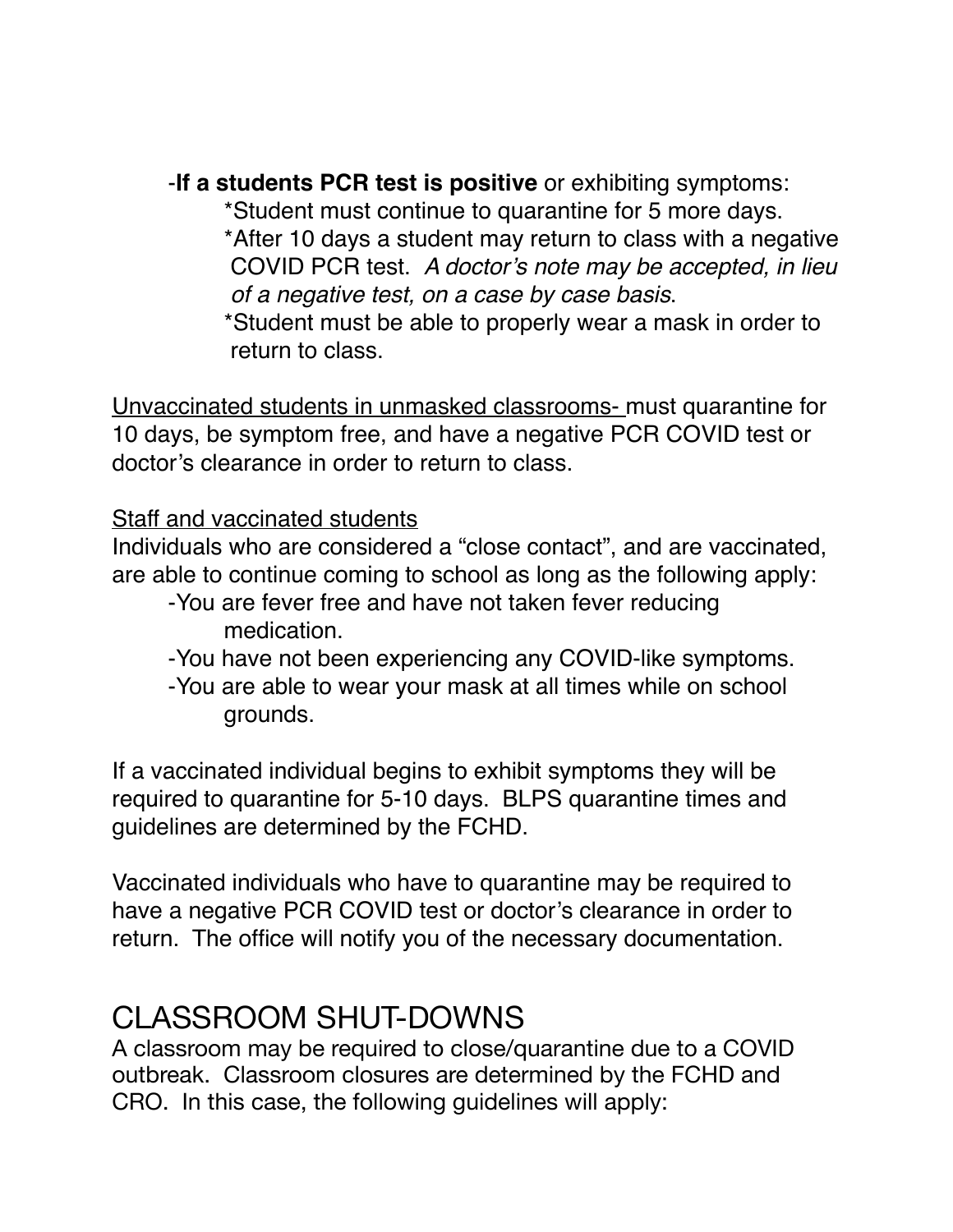*Pre-k and Kindergarten classes* - will move to virtual learning consisting of packets and virtual circle time.

*Jr. Pre-k*- will move to virtual learning consisting of packets and virtual check-ins.

*3's, 2's, Toddler classes*- Will move to recorded story-times and/ or circle time. 

COVID-19 Reporting:

- In the event of a confirmed case of COVID-19 at BLPS, all affected families will be notified, without breaking confidentiality. We will follow health department quidelines, which may include closure for an undetermined amount of time.
- Confirmed cases will be reported to the Health Department and VA Department of Licensing to identify the close contacts who will need to quarantine. **The Fairfax County Health Department will determine required operational procedures (that may include a temporary school closure) as well as quarantine & testing time-frames.**
- In the event that there is a confirmed case of COVID-19 in the classroom (by a student, teacher or staff member) :

\*All families of that classroom will be notified.

\*The entire classroom MAY BE required to

quarantine for **5-10 days**, unless stated otherwise.

 **Quarantine dates/times are determined by the Health Department.**

\***BLPS siblings of all confirmed positive cases** are also required to quarantine, regardless of the class that they are in.

\*If a student is notified as having had "close contact" with a positive case, that child/will be required to immediately quarantine.